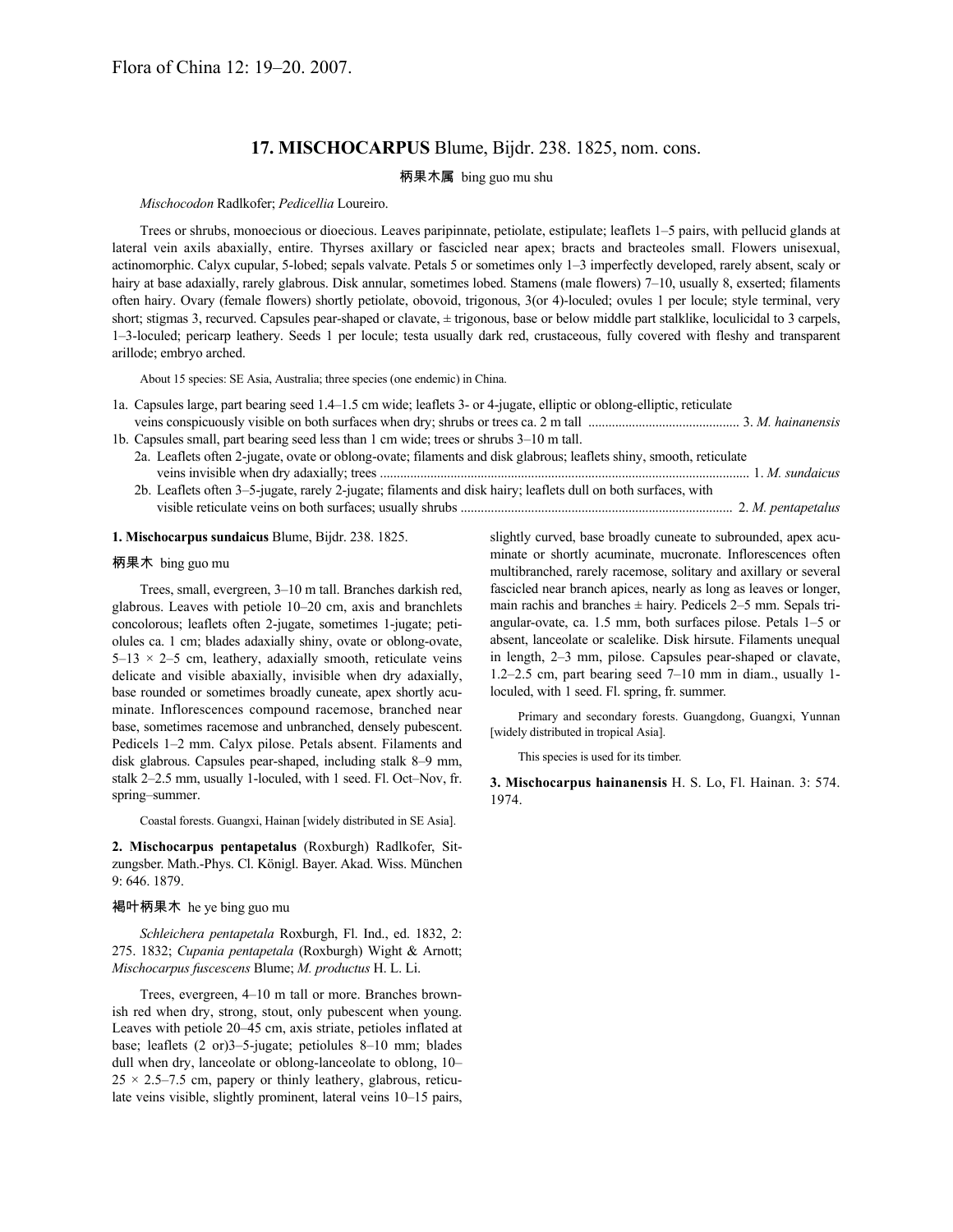## Flora of China 12: 19–20. 2007.

## 海南柄果木 hai nan bing guo mu

Shrubs, sometimes small trees, usually ca. 2 m tall. Branches dark red, strong, stout, subglabrous, with scattered orbicular lenticels. Leaves with petiole 13–20 cm, axis terete, slightly ridged adaxially, concolorous with branches; leaflets (2 or)3- or 4-jugate, opposite or subopposite; petiolules 1–1.5 cm, strong, stout; blades elliptic or oblong-elliptic, sometimes elliptic-lanceolate,  $17-25 \times 3-7.5$  cm, leathery, glabrous, reticulate veins honeycombed when dry, lateral veins 12–14 pairs, netted near margin, apex cuspidate, mucronate or slightly concave. Flowers not seen. Infructescences almost without peduncles, branched near base; rachis and branches stout, golden pubescent. Capsules few, yellow, pear-shaped, part bearing seed 1.4– 1.5 cm wide, often 2-loculed, each locule with 1 subglobose seed. Fr. Apr–May.

● Forests. Hainan.